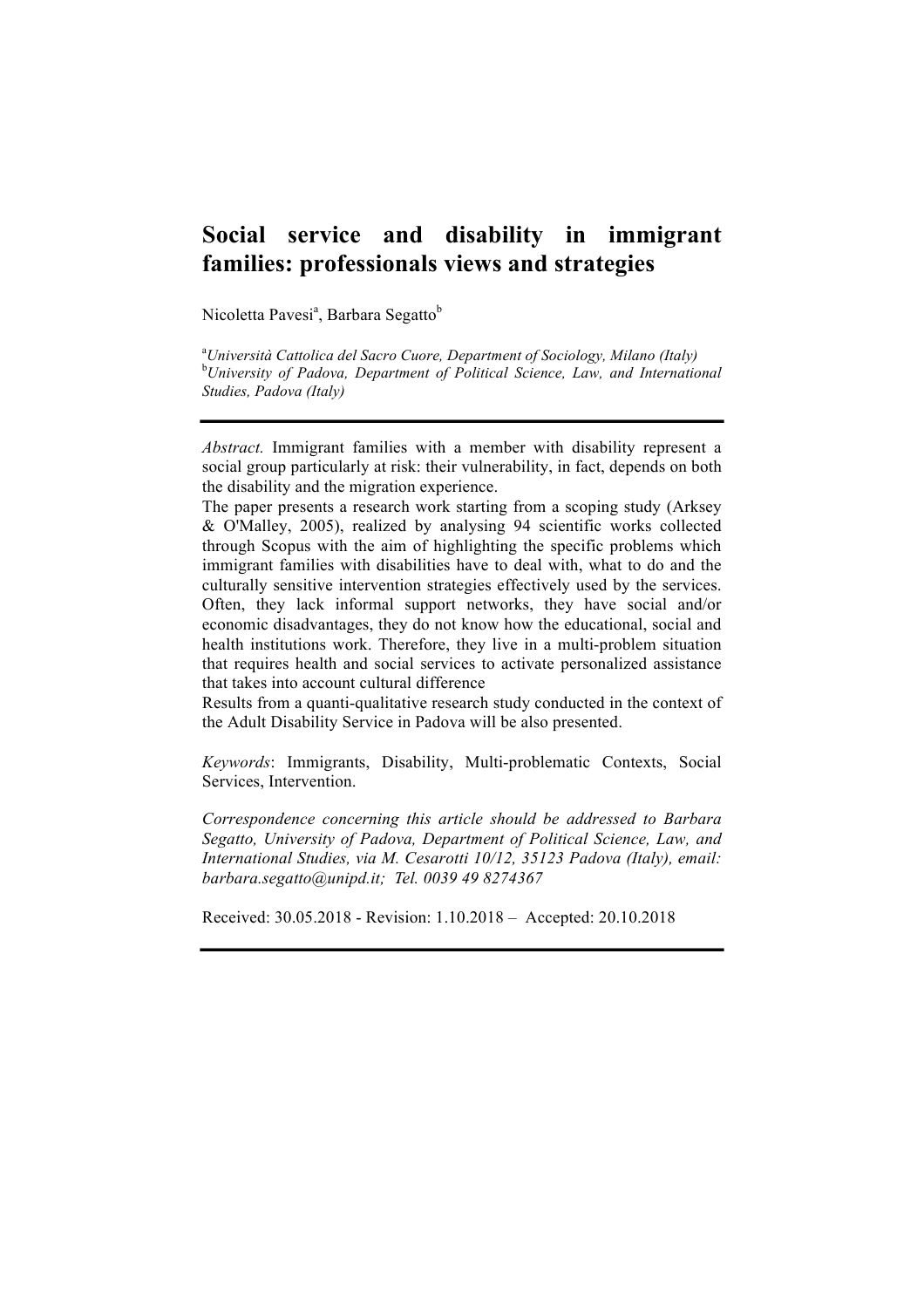## **Introduction**

The theme of family care for immigrant families with a member with a disability is somewhat new in Italy. It is a virgin path due to a significant lack of scientific research and literature, especially in the fields of sociology, and in social sciences in general. Yet, in accomplishing their work, health- and socio-educational services are calling upon the link between disability and immigration ever more. As a result, they have been raising a number of issues concerning linguistic difficulties in communicating with immigrant families with regard to the diagnosis of both disability and its related therapy. Accordingly, Lepore pointed out «the perception of a limit or a relative effectiveness/fallacy in the instruments of diagnosis and nosographic categories. There is an exceedingly high number of functional diagnoses of foreign minors with a specific language impairment and a learning disability. One has also to consider the difficulty of producing medical protocols that families ought to respect, and the effort in giving meaning to other styles of care. Besides, it is hard to meet with some ideas of non-recognizable disabilities, "odd" magical interpretations, and supernatural and likewise "odd" therapy paths - which are not in compliance with medical expectations» (Lepore, 2010, p.  $94)^{1}$ .

If a disability can make individuals question the entire life cycle of any family (Valtolina, 2000), for immigrant families it can surely become a more complex event since they entangle in two heavy-laden stress conditions. On one hand, they suffer the separation from their native country; on the other hand, they have to handle the disability of their family member within a different social, cultural and relational context (Giuliani, Bellomira, & Borghetto, 2010).

Endowed with wide vulnerability that affects these families, such a scenario calls for the capability of institutions to understand a sui generis condition and of being able to accommodate them with appropriate tools. In fact, such families can hold with them a variety of problems that go beyond the mere condition of disability. They do require both a set of skills and a sensibility - partly to consolidate, and partly to renew. To begin with, social

<sup>&</sup>lt;sup>1</sup> «the perception of a limit or a relative effectiveness / fallacy of diagnostic tools and nosographic categories, a very high number of functional diagnoses of foreign minors in terms of language and learning disorders, the difficulty of making medical protocols respected by families , the effort to make sense of other styles of care and, again, the comparison with the ideas of disability not recognizable, "strange" magical and supernatural interpretations and equally "strange" therapeutic itineraries, ways not conforming to the expectations of the doctors» (Lepore, 2010, p. 94).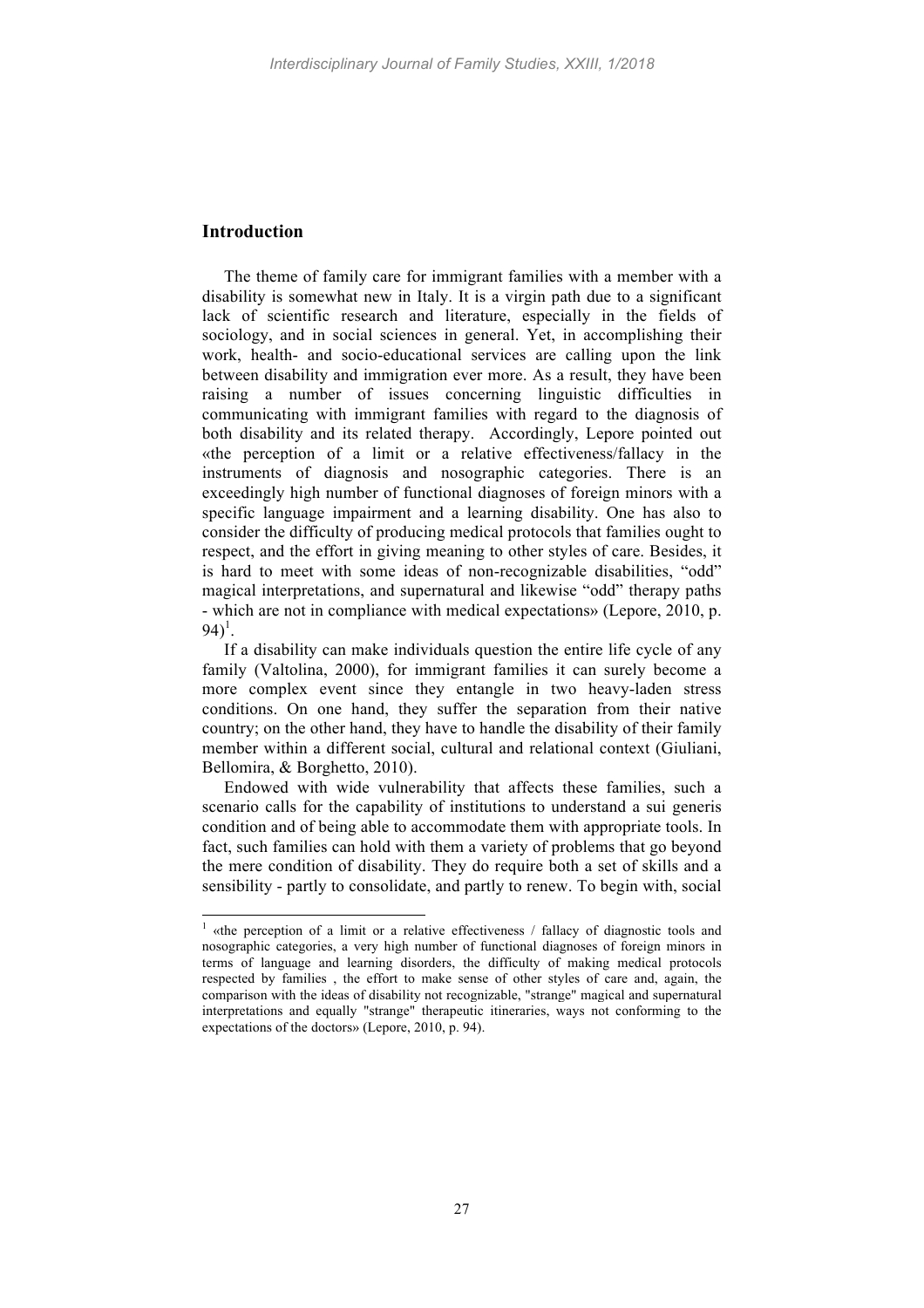service had better accompany the experience of caring for people with disability in a context of cultural diversity<sup>2</sup>. It is clear how the meaning attributed to such a critical event (i.e., the disability in the family life cycle) is a pivotal matter with regard to its own managing and to a likely family crisis<sup>3</sup>. To the would-be cultural difference in the interpretation of each case, one must add some other issues, which mainly cause stress. Among such issues, one finds the socio-economic conditions of the family, a basic knowledge to be able to understand more or less the diagnosis and its accompanying cure. There should also be an awareness of the social services available and of the rights which the individual with disability and their families can benefit from, the absence or the lack of family ties which may support in the managing of each issue, social isolation, the fear of social stigma, and so forth. Such families often live in environments of «oppression and marginalization», in a district with very limited local resources (Leidy, Guerra, & Toro, 2010), thus preventing meaningfully a family to access social service (Ceballos & Bratton, 2010). Such conditions create difficulties to the extent that (even) coping with a case of disability of a family member can become a complex and risky endeavor.

This essay will first consider a *scoping study* (Arksey & O'Malley, 2005), which aims at mapping out the core notions of this specific field of research by looking at sociological critical literature. The scoping review allowed highlighting both the complexity of the problems that immigrant families with a member with disability face out in their host country, and some specific categories of content. Qualitative research made possible to expand on the experience of a group of socio-educational workers in the Northeast of Italy. This was an attempt to identify both resources and limits in the approach used at present when dealing with such users.

### **On immigrant families and disability**

The study of the main sources and database on *Scopus and Sociological Abstracts* (Pavesi, 2017) allowed selecting 94 articles out of 197 ranging

<sup>&</sup>lt;sup>2</sup> For the importance of understating cultural peculiarities in the interpretation of disability, see B. Ingstad, S. Reynolds Whyte (eds.), *Disability and cultures*, University of California Press, Berkeley Los Angeles, London, 1995.<br><sup>3</sup> Robert Hill first hypothesized that the interpretation of the critical event as reported by the

family is a matter that marks the possibility to manage properly or not any situation. One should also relate the aforesaid critical to other issues – the event itself, as well as internal and external family resources which are already up and running or which are yet to be activated, see Hill R., *Generic features of families under stress*, in "Social Casework", 49, 1958, pp. 139-150.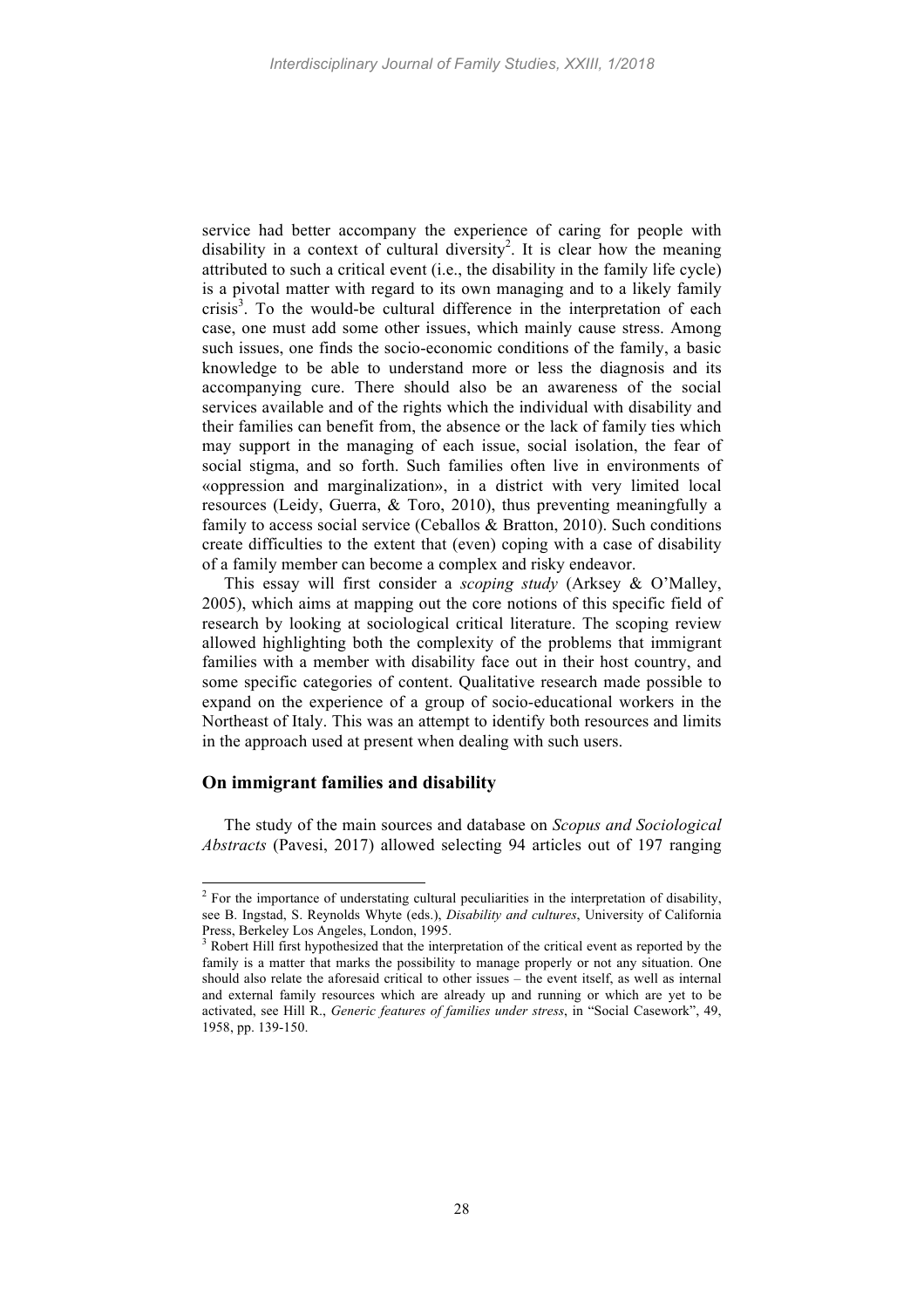from 1980 and 2016. The articles were read the first time to find out any recurring categories, and a second time to improve their grouping. The resulting categories of content refer to two main macro-areas: (1) the problems foreign people with disability and their caregivers must specifically chance upon; (2) tested and successfully evaluated intervention strategies by social services in taking users into care.

#### **Disability: a problem within a problem**

The international critical literature has been pointing out for some time on how cultural specificities lead to different meanings ascribable to disability, as well as to illness in general. Yet, such an assumption does not seem to have completely entered the operational practice of those who work with people having a disability. As outlined by Welterlin & LaRue (2007), in Western society there is indeed a "western" way of reading and treating the disease and disability with regard to a "medical model" which is strongly influenced by technological progress, as well as social, economic and political factors<sup>4</sup>.

There is also a close link between a religious vision or the belief in a spiritual system, and the likely reading of one's disability as a form of punishment inflicted on the family due to some action committed in the past. Yet, in some cultures, the birth of a child disability is rather a "gift from God". Accordingly, they believe that the care of the person with disability must be solely a right of the family since the intervention of an external professional might sound as an interference within the divine plan (Bennett, Zhang, & Hojinar, 1998).

A problematic issue concerns the network in which immigrant families are (or are not) included. The research carried out by Neufeld *et al.* (2002) emphasised how immigrant families (and especially women, as the main caregivers) make links with local social services because of their social networks. The latter include their relatives, friends, religious or community

<sup>&</sup>lt;sup>4</sup> It is worthy of note that the circulation of the bio-psycho-social model (Maturo, 2007) is ever more of help to sanitary professionals to look at illnesses and disability. There are outlined three interconnected dimensions: (a) a biological dimension (disease), as a diagnosed syndrome owing to a number of techniques and within a specific vocabulary, which is also subject to nosographic classification; (b) a psycho-personal dimension (illness), i.e. how this is present within the individual conscience, the disease the person is ill with, and both the pain and the distress which it may cause; (c) a social dimension (sickness), i.e. the disease/the disability of a member of society in the way in which it is perceived, understood interpreted and taken over by the community, by the social environment and by the social structures where the sick/the person with disability lives in and with which they interact.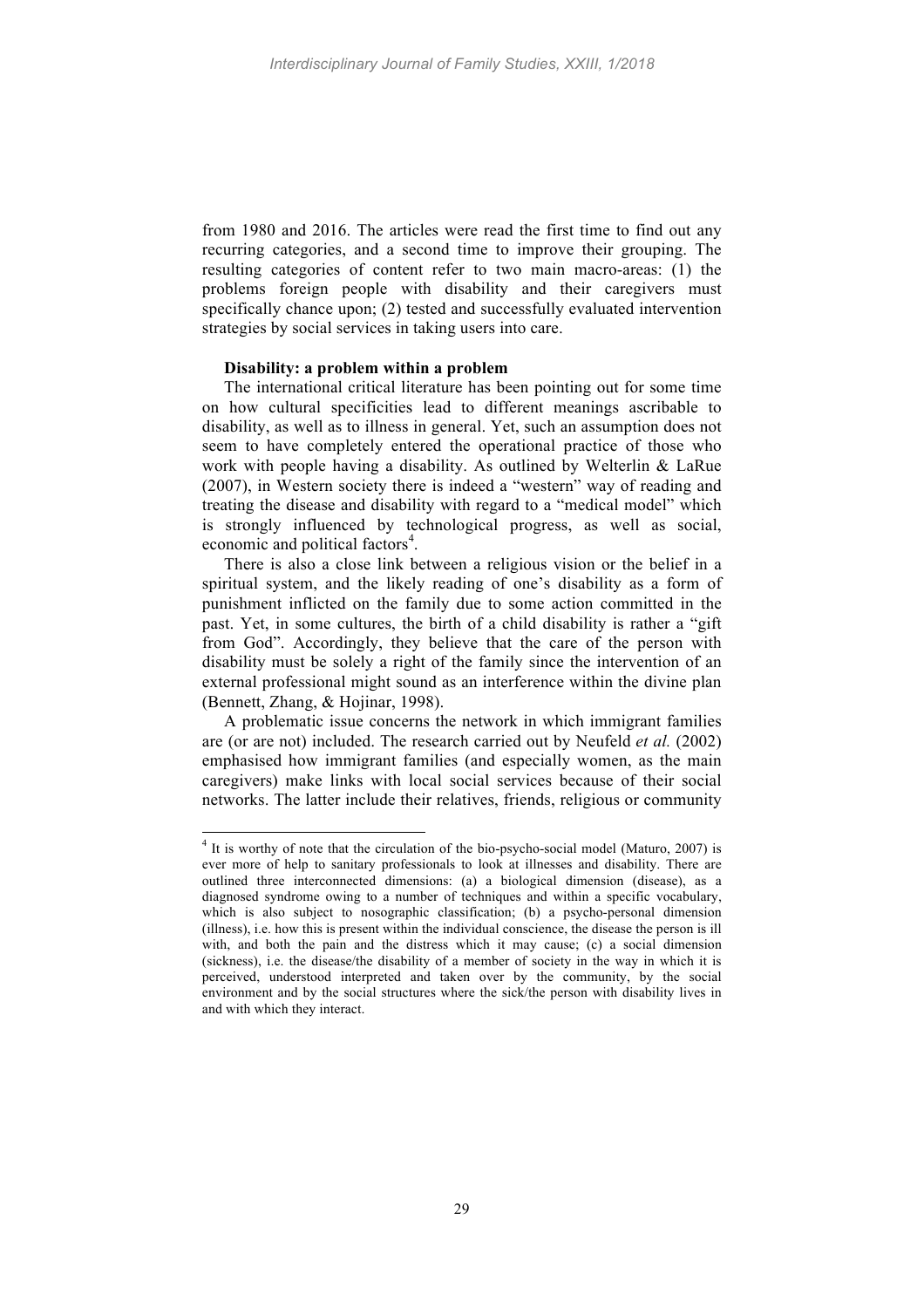associations, and professionals. Conversely, the lack of such a network is an obstacle to access social services. Informal support not only provides information, but it can also be a resource when it is essential to evaluate and choose between different options of cure and intervention, or between different social services (Neufeld *et al*., 2002).

Language is indeed an issue that can prevent the access to and use of social services on several levels. Accordingly, one should first notice the difficulty of mastering adequately the language of the host country both on a denotative and connotative level. Second, one should also consider the likely difficulty for immigrants to understand the technical language spoken by health personnel when properly interacting with them.

Scanty economic resources are higher than the number of immigrants. In fact, they left their own country where they had limited financial enterprise. The first generation of immigrants holds a lower socioeconomic position than the one prevailing in Western countries. Their children, who grow up in the host countries, often continue to have less economic resources than their native peers, at least until they become young adults (Crul & Vermeulen, 2003).

Inadequate education represents an additional source of distress for immigrant families as to their relationship with social services. Jegatheesan's research (2009) points out how less educated mothers showed uneasiness not only when they were struggling to understand clearly the diagnosis of their child, but also when social services asked them to express their opinion about the objectives concerning their child with disability being taken into care.

Besides, immigrant families often come from territorial realities where the possibilities to care for people with disability are somewhat limited. This aspect reduces access to social services owing to the lack of knowledge of the rights that families with members with disability have in other countries (Khanlou *et al*., 2015; Fellin *et al*., 2013; Rosenthal *et al*., 2010).

One can certainly apply to disability Augè's words on the condition of illness: «The paradox resides in the fact that the disease is, at the same time, both the most private and the most social of events» (Augè,  $1986$ )<sup>5</sup>. One experience disability in an interweaving of relationships, be they personal, organizational, and institutional. Among the aforesaid relationships, each of them puts forward a proper interpretation of the situation; they refer to symbolic and normative codes that are never to be denied. Yet, if the person with disability is the real core of what the

 $\overline{a}$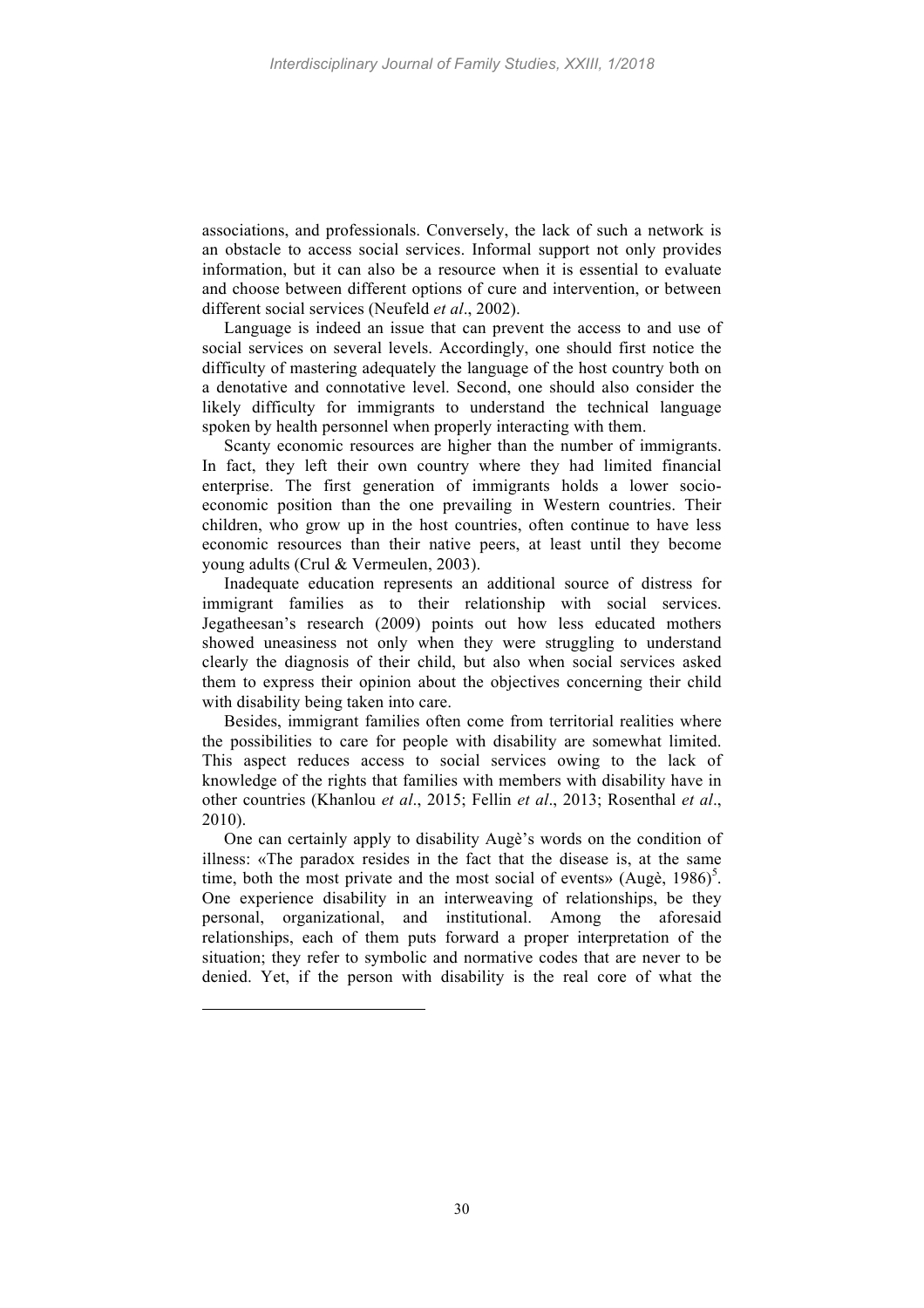intervention aims at, the latter codes must rather be explained, made known and be discussed.

Garcia, Mendez-Perez & Ortiz (2000) noticed that cultural differences are not a problem, but the chance that such differences are not considered does - either when one inflexibly refers to some undiscussed assumptions which create a misunderstanding, or even when the prevalence of a culturalist reading of the issue makes one lose sight of the individuality of human experience.

#### **Professional intervention**

As already said, one of the crucial themes dealt with in international literature is the proof that there lacks a support network. Such a network should consist of both informal and formal actors able to support families as they are often isolated in providing to their multiple problems. Thus, one should favour and support the creation of a varied coping network able to add the informal dimension (relatives, if available, neighbours, friends, etc.) to the formal one (public and private social services) according to an *et-et* logic (Cesareo, 2017). By so doing, one can also integrate specific methods of communication and support - thus enhancing both the professional knowledge of educational, health, social professionals, as well as the experiential competence and the relational 'closeness' of those around an immigrant family. Helping such families in developing their social network to identify likely support resources can thus be a task for social services (Reyes-Blanes, 2001). The ethnic community users belong to can be a significant resource for social services. Such communities can represent a place where families share their struggle, find resources and, at the same time, feel understood and accepted within their own cultural environment. Since these families are sometimes isolated even within their community, professionals could invest in promoting the network there, identifying and fostering resources in the communities themselves. Strengthening ethnic family networks can certainly be a goal and a tool for managing any critical issue about immigrant families with a member with disability. Yet, reducing relationships to the ethnic community alone can be a constraint that prevents access to a wider information and social services. It is then essential to add some other external links to the ethnic network. The same social services immigrant families are in contact with can encourage broadening the network to social and health services, language schools, vocational training programs, educational institutions, third sector present in the area, churches, recreational activities, one's workplace, etc. Hence, it is essential to take into consideration the number of areas of life immigrants live in and consider them as likely places to create meaningful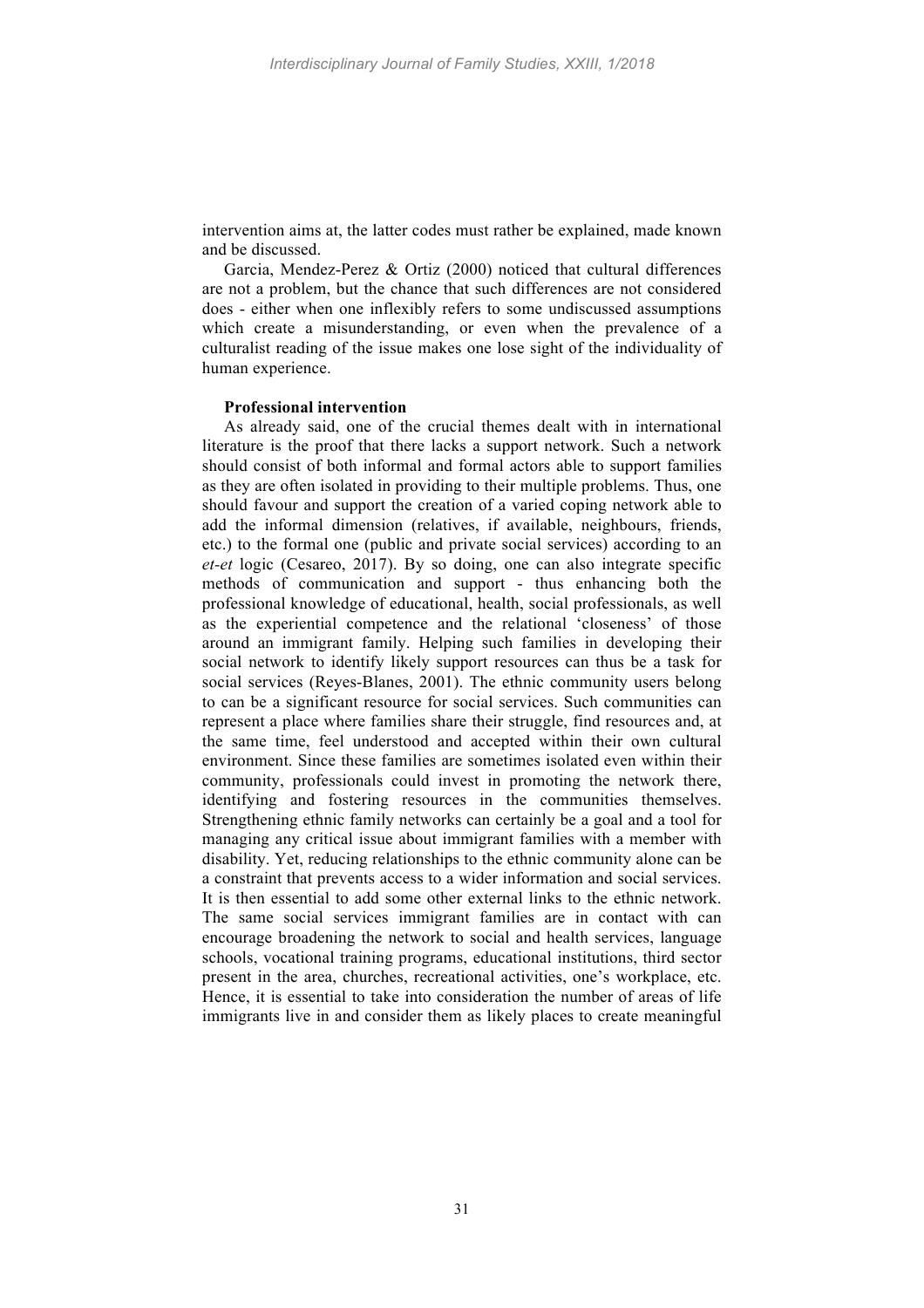bonds, which can convey information, offer both practical and emotional support, help in understanding the cultural heritage of the host country. To build a social space of closeness representing for the promotion of wellbeing, it is mandatory to call the different actors within the territory to their own responsibility (Cesareo, 2017).

Fong (2004) suggests to working on the strengths and resources of immigrants. The core idea of this approach is to mobilize immigrants' knowledge, skills, aspirations and resources to withstand the stress the complex situation they live in causes them by giving space to resilience. Some values such as family ties, work ethic, educational goals, membership (if present) to a cohesive community can all be included in the initial evaluation and in the care project for the person with disability, in an exchange model perspective of defined assessment (Milner & O'Byrne, 2005).

Immigrants then need support in knowing and understanding the rights of which they are entitled. The task for social service professionals is also to direct families to receive adequate support and to have their rights recognized.

Furthermore, promoting the creation of self-help groups can be useful (Hernandéz-Plaza *et al.*, 2005). This focuses on starting small voluntary groups, made up of people who have common needs, interests and objectives, whose main purpose is to provide mutual help and face shared problems. This strategy can encourage building supportive links, increase resources by putting them in the network, among people who share the same situation and contribute to the awareness of the need to develop abilities, competences and skills in the people who are part of it. Besides, such experiences often allow the main caregivers to get out of the isolation they often live in (Hernandéz-Plaza *et al.*, 2005).

For professionals, it is obviously necessary to invest first in the training of health, social and educational professionals who work with immigrant families with a member having a disability. A vast corpus of literature highlights the need for training on multicultural-oriented intervention practices. For instance, in the USA, an approach to the treatment of disability is increasingly developing in a so-called eco-cultural perspective (Brookman-Frazee & Koegle, 2004). This aims at integrating the social and cultural context of the immigrant family in order to create the best intervention, to make the intervention itself more effective, and to increase meaningfully one's participation to the project as to taking into care the person with disability.

To deal with them properly, Fong (2004) believes that any professional ought to become increasingly aware of their personal cultural background,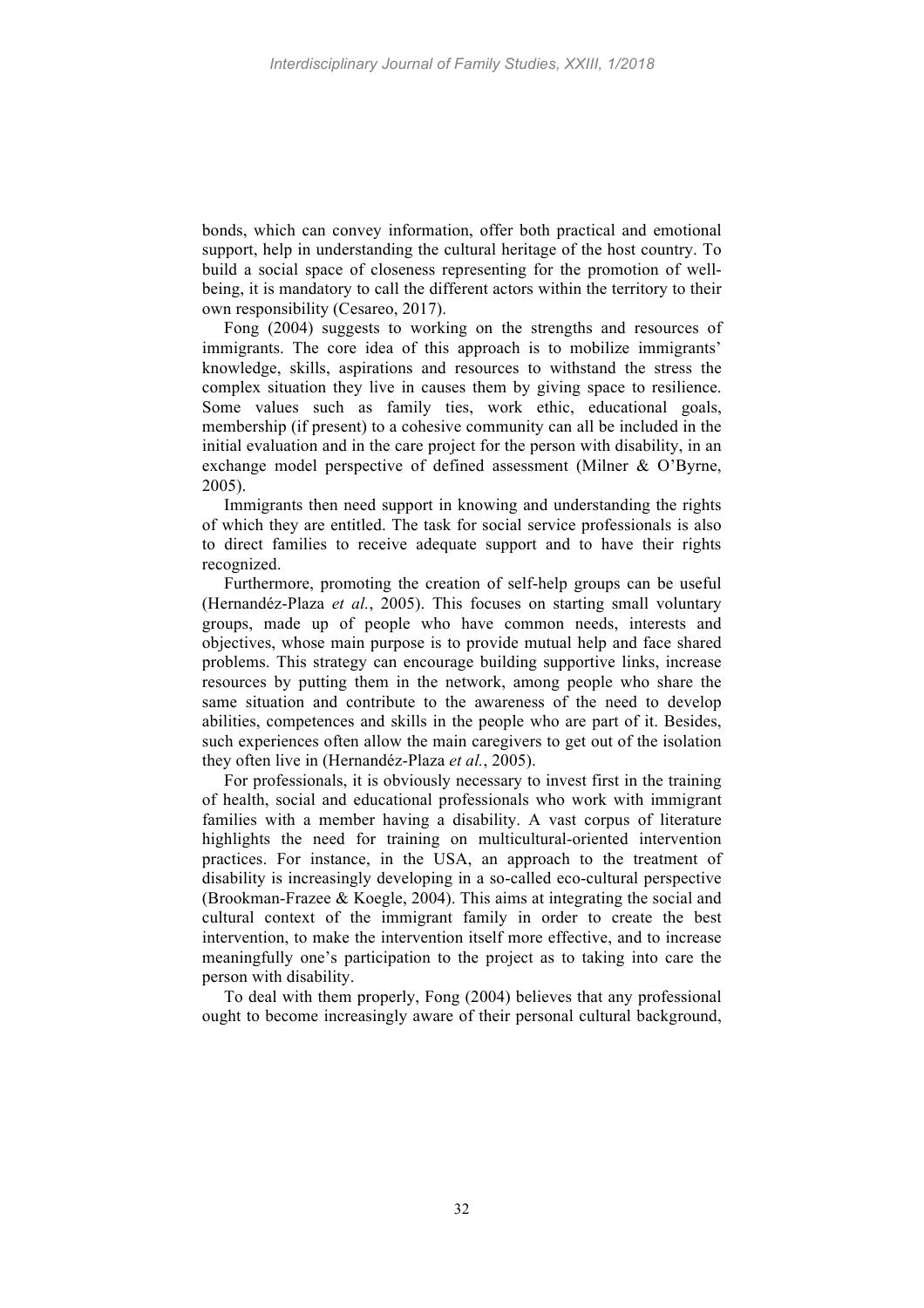beliefs, and values, and realize how the latter can influence the understanding and conceptualization of the behaviour of a foreigner with disability, as well as the purposes of the intervention project. In short, one needs to put into question their own vision of the world to avoid thinking that it will subtly stop its inclination to understand (Welterlin & LaRue, 2007).

It is often necessary to integrate any professional team with real cultural mediators, not simply interpreters but experts who act as socio-cultural bridges between professional intentions and the expectations of users, their family, and of the ethnic group (Jegatheesan *et al.*, 2010). Accordingly, they should not only interpret the meanings of words from different languages and cultures, but they should also be able to mediate between organizations and users to provide adequate, meaningful and sensitive attention from social services.

The figure of a cultural mediator is complicated since they are often immigrants themselves. They have the task of assisting educational-, health- and social-professionals, and psychologists in quasi-professional interventions, for which they have not received an adequate training or supervision - thus putting the success of the intervention at risk.

#### **From literature to practice: a research project in Padova6**

The research aimed at investigating disability in the population of foreign adults, and collecting organizational and operational strategies used by professionals (social workers and educators) trying to spot out new needs and new practices as they dealt with such users.

#### **Immigration in Padova**

From the Statistical Annual Pubblication of the City of Padova<sup>7</sup> emerge that resident population, from 1994 to 2014, fell by 1.25%, while the number of foreigners increased almost tenfold. Over the past twenty years, the percentage of foreigners recorded a progressive increase. Yet, it has intensified since 2002.

With regard to the origin of immigrants, over the last three years, there has been a slight decrease of foreigners coming from all continents, albeit with a slight recovery in 2014, with the exception of Asian immigrants, who marked a progressive increase. Among European citizens, Romanians

 <sup>6</sup> We want to thanks Anna Pagnin who collected the interviews during her supervised traineeship as social worker at the Padova Adult Disability Service <sup>7</sup> http://www.padovanet.it/informazione/storico-statistiche-sulla-citt%C3%A0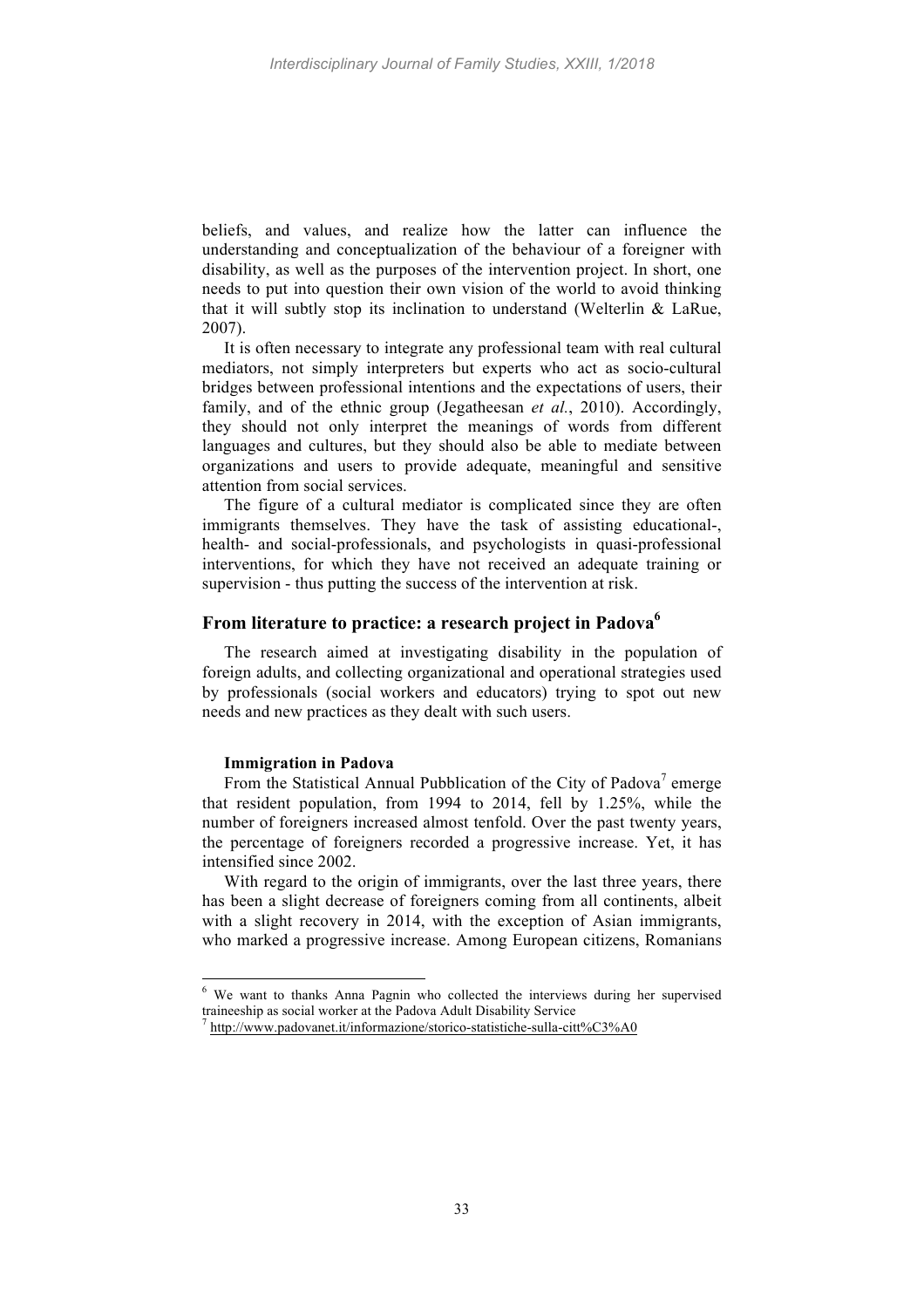and Moldavians are the two most represented. In the last two years, European Union citizens have increased, while the number of those coming from non-EU countries has remained almost unchanged.

#### **Immigration and disability service**

A wider analysis of the features of foreign users who accessed disability social services in the area of Padova $\delta$  in the last 10 years reveals that over half of them (57%) is from Eastern Europe, followed by Africa (34%) and, finally, a minor part from Asian countries (9%). Specifically, the majority of people come from Moldova and Albania (18%), followed by Nigeria (9%) and Morocco (9%). As to Asian immigrants, they are from the Philippines (5%), China (2%) and Vietnam (2%). Users between 18 and 35 years of age represent 66% of users. Most of them have a disability since their birth, and live in their original families together with other siblings, as well as with their parents (there are very few cases of single-parent nuclei). Users over the age of 35 represent 34% of users assisted by social services; they are affected more by acquired disabilities or neurodegenerative diseases. They are mostly men with a spouse and some dependent children (rarely they are lonely and without family ties).

## **Participants**

The research sample consists of 11 professionals, specifically 6 social workers and 5 educators operating in the Adult Disability Service of Padova. Even though data collection counts only 4% of the users benefitting from social services, it is central to underline that these were different groups, with different needs, coming from different countries, with different stories. Due to such a high degree of variability, interviewed professionals were not able to generalize some reflections.

#### **Instruments**

A semi-structured interview explicitly prepared for them intended to investigate their experience in the care of immigrant users with disability, the implementation of new operational practices, the likely emerging training needs along with any possible organizational changes. The main questions were: (1) Do you remember the first immigrant user you met?

 <sup>8</sup> The data were collected from the Padova Local Health Service database.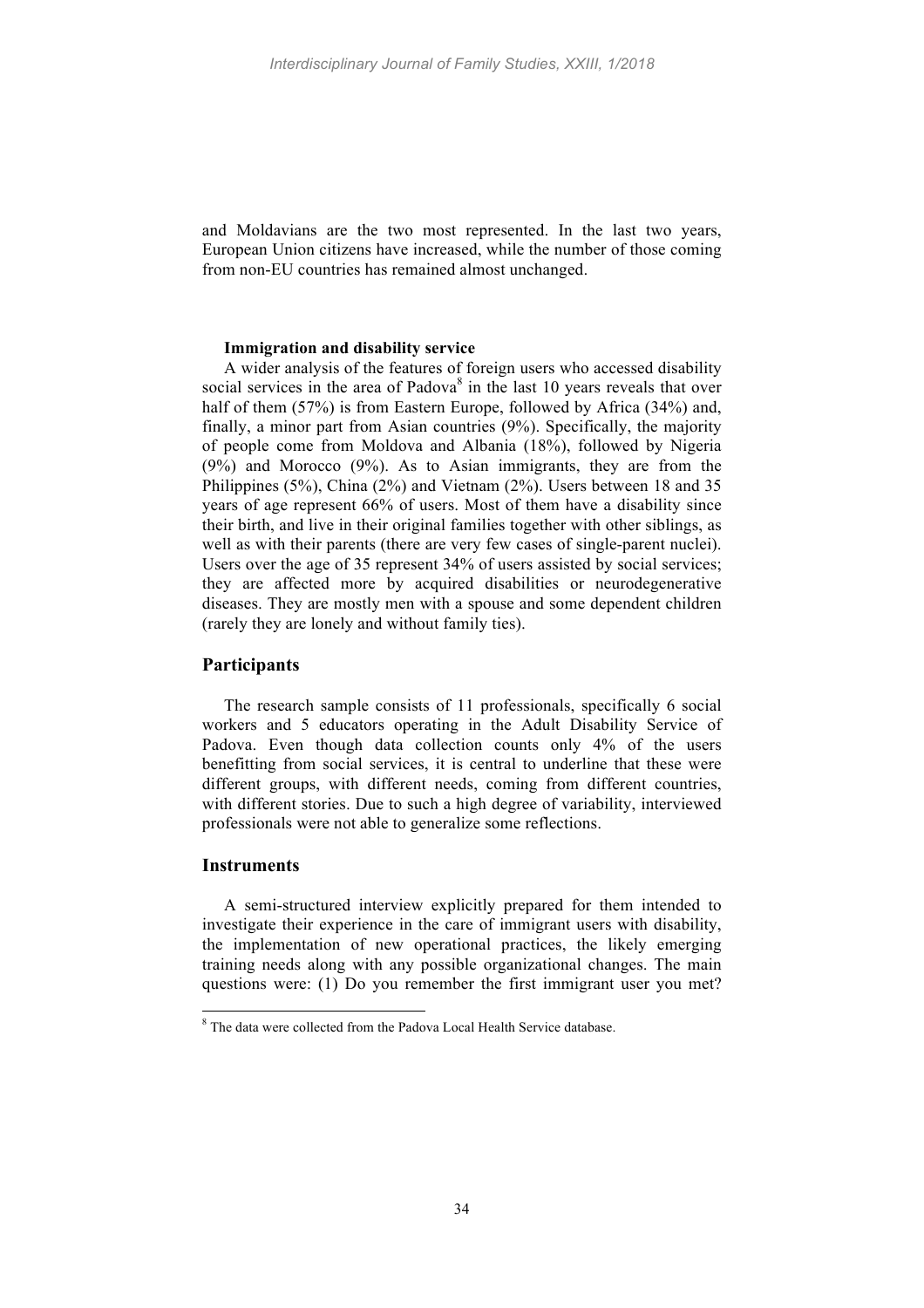when it happen? what kind of disability he had? how he got in contact with the service? did you find any problem in your operational practice?; (2) How many immigrant user have the disability social service where you are working? Do you make any changes in your operational practice working with the immigrant user?; (3) Did you find any differences among different ethnic groups? (p.e. differences in dealing with the disease and/or in the relationship with professionals); (4) What strategies do you use to overcome the communicative and cultural problems?; (5) About linguistic cultural mediators, how often do you need them? should you mention almost one negative and one positive aspects of working with the support of the mediators?; (6) Based on your experience, are there any changes in the organization of the services or in the professional relationship or in the professional practices with the migrant users you would make for the next future? The interviews, recorded and transcribed, were subjected to a thematic analysis (Daiute, 2013; Riessmann, 2008). The analysis allowed comparing the perceptions of professionals involved in public social services to outline the critical elements currently present in both the system and in the practices of taking users into care, together with extant resources and any innovative aspects.

## **Results: The words of professionals**

From a first analysis of the answers given by the interviewees, professionals have been divided into two groups. Some consider the differences as related only to the individual case and to the single family as a "unique and unrepeatable" universe. They do not give value to the cultural difference, not detecting either specific needs, or different ways in the care they give to the person with disability, or their taking into care by social services. There are also other professionals, the majority of them, who claim instead the need to recognize the differences related both to contrasting cultures and to the shared status of an immigrant.

Among professionals who have not felt the need to make changes in their practice, there is the awareness that, as a residual phenomenon, they may not have fully experienced the complexity that is part of such cases. On the other hand, other professionals highlight «*the fact that having a disability means that there are so many differences that make foreigners just one more difference*» (E3). They underline how the approach normally used in taking into care a user by social services stands on the subjectivity, it allows even immigrant users to find some space for their specific needs. One said that «*some showed how in this country their son, their brother, a person with disability, are welcomed in a way that in their native land*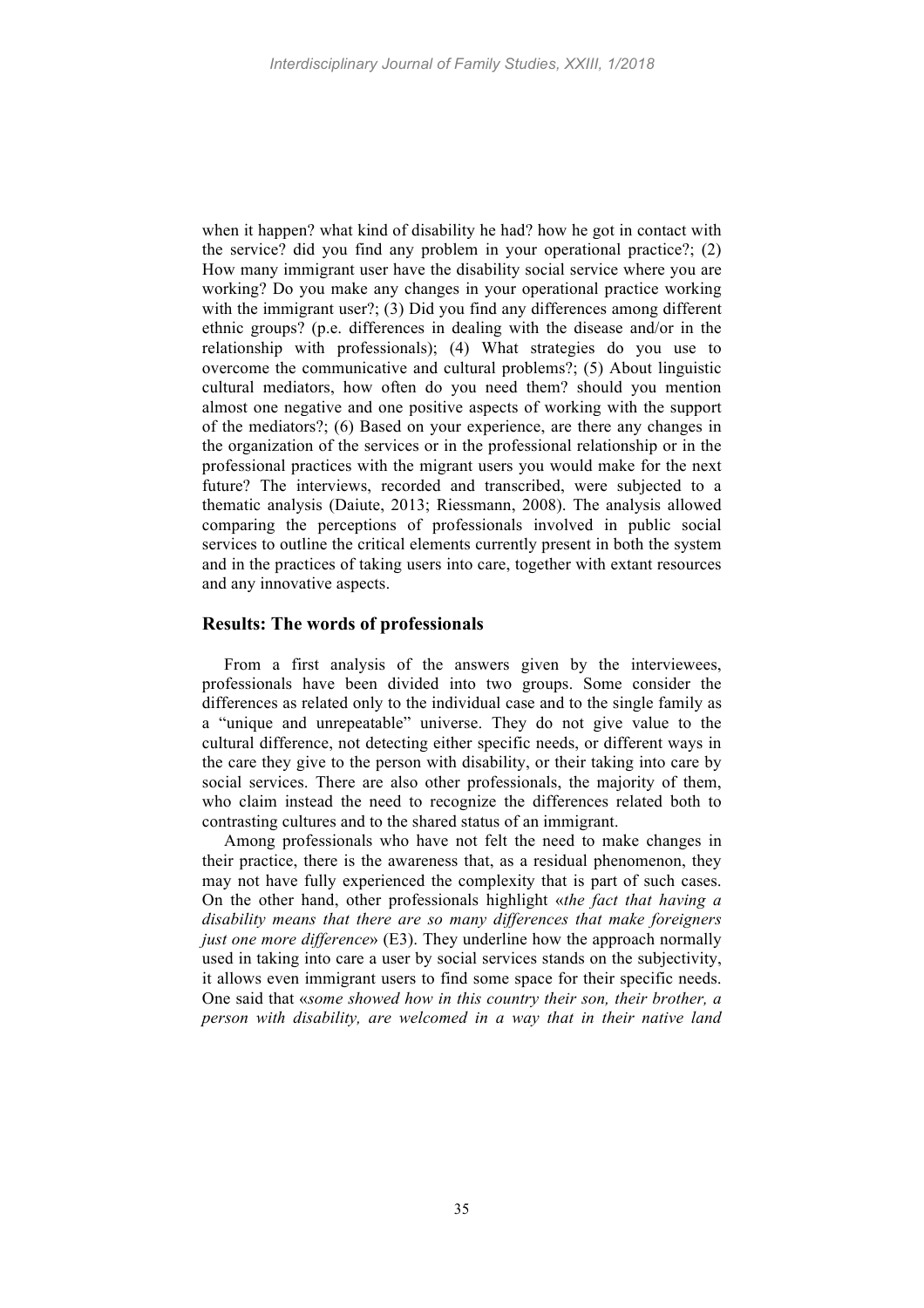*would not be possible ... here there is an interest for a person as a whole, not only just about their health aspect, but also about their social and a relational dimension*» (E4).

Among those who draw attention on the differences between the native population and immigrants, we emphasize an across-the-board need for this as regards the orientation and accompaniment amid social services. Regardless of any specific geographic provenance, being a foreigner would make it more difficult to move amid social services, administrative practices and offices. This requires a more extensive management for a professional. It is still clear how immigrants must first deal with economic issues: «*to start with, they are families who clash with the general problems of immigration, such as temporary work; therefore, economic aspects matter indeed*» (SW3). And besides, «*they are still a source of income for their families*» (SW1). For instance, this occurs with the failure in the request of their institutionalization as «*it is a paid service that would result in a decrease – the loss of the income out of which the whole extended family benefit from*» (SW1).

Then, there are those who emphasize the impact of the cultural dimension on the meaning attributed to disability. Those who talk about it mainly refer to users coming from Africa. An interviewee in particular stressed that African people have «*a different concept of illness ... linked to the figure of the shaman*» (SW3). A person with disability is considered possessed by spirits; therefore, as a person who is chosen due to their sensibility, *«as a bridge with the world to explain us something»*. Conversely, «*there are those who understand it as a misfortune inflicted by the God they believe in. Others take it as a fault.*» (SW1).

In evaluating the practices of social services with regard to taking users into care, we first investigated the use and usefulness of cultural and linguistic mediation social service. Data analysis on the activation of linguistic mediation reveals a high percentage of this tool not being used (66%). Yet, it is worthy to note that 5 of professionals have used it mainly with Asians (who are actually present in a residual percentage both in the territory and within the assistance of social services), followed by the Africans and finally the Europeans. Whenever the topic concerning a cultural mediator is dealt with in interviews, half of the interviewees utter that mediation is an effective tool when there is a problem of linguistic communication. Its reduced use compared to its real need is due to some critical issues. One of these lies in the impossibility of having a mediator in real time, one must wait a few days for them to be assigned. Besides, there is almost no possibility of having the presence of the same mediator every time for the same user «*since they always send different professionals. This*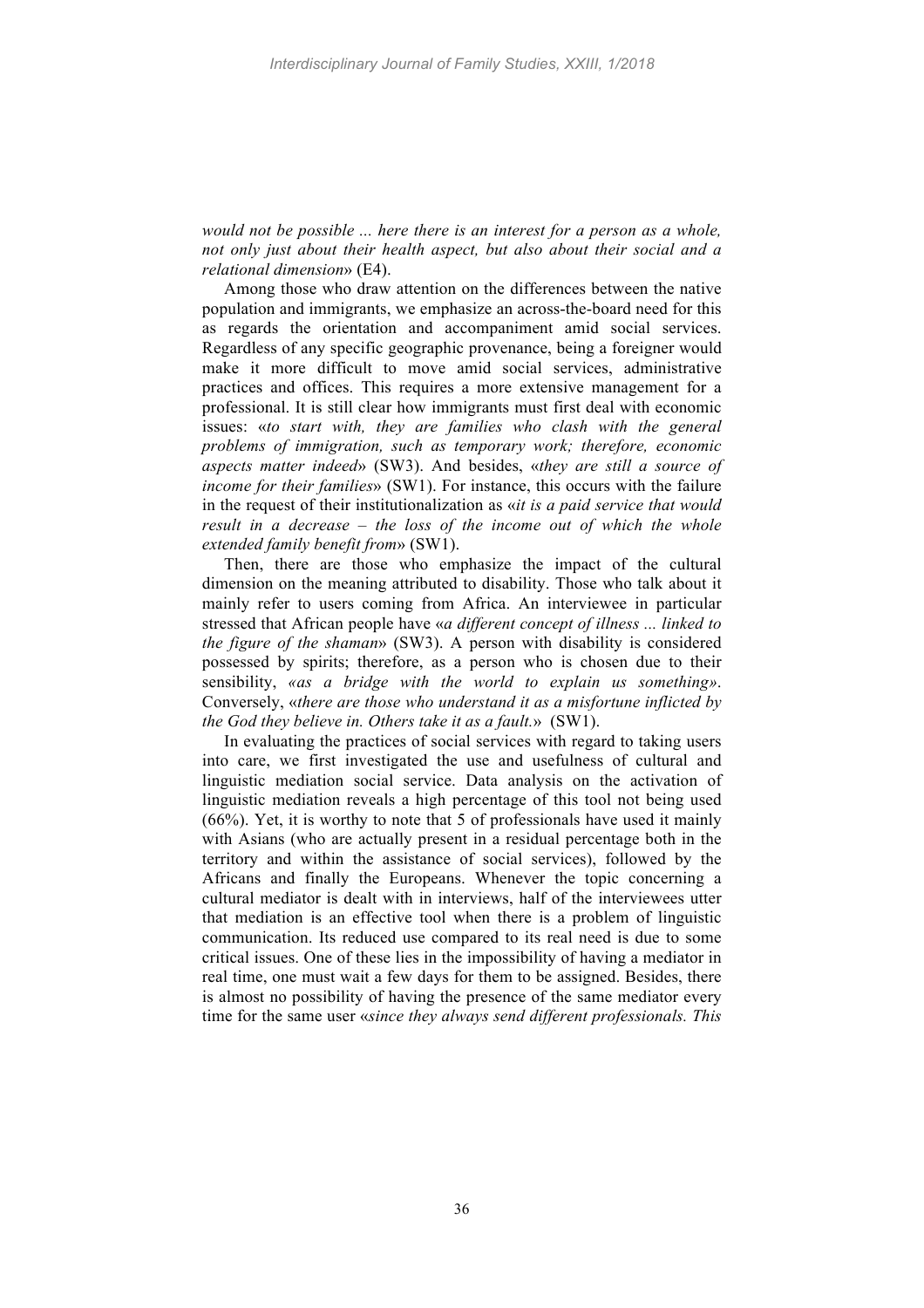*does not allow me to give continuity to my interventions, even on a communicative level. By so doing, the users' emotional part is lost, and so do both their emotive charge and relationship of trust – which is vital*» (SW1).

Furthermore, the approach and preparation of an appointed mediator is not always adequate, thus undermining the success of the interviews. The role of a mediator can be quite emblematic. In fact, it is a weak professional figure; it is even recognised in different ways on a regional level. Mediators do suffer a general lack of training (Luatti, 2006; Luatti & Torre, 2012).

In addition, on a European level, and for the SPRAR (*Sistema di Protezione per Richiedenti Asilo e Rifugiati;* Protection system for asylum seekers and refugees), research on mediators drew attention on some difficult issues such as its acknowledgement as a profession (Casadei & Franceschetti, 2009; SPRAR, Cies, 2010). Since it is not a job recognized on a national level, mediators are often chosen just because they are foreigner and they share linguistic commonality with users (natural mediators). Without some specific training requirements, mediators function as general professionals or they just take part in emergency actions. They are rarely permanent members of a team of professionals (Luatti & Torre, 2012). Hence, the role of a mediator can be endowed with multifaceted connotations, though they might not be always aware or adequate to the various contexts, and reveal different cultural assumptions concerning their translation choices. This recalls the importance of recognizing and re-elaborating both stereotypes and prejudices within interpersonal relationships; thus identifying a dynamic notion of culture, negotiating meanings and actions, considering the peculiarities of intercultural communication and inter-ethnic conflict (Esposito & Vezzadini, 2011).

Though it has not yet been done so far, it too would be of great help «*to have mediators who are a bit more connected to the reality of local territory and, therefore, capable to help you find out how to get in touch with forms of community support that these families may have anyway* » (SW5).

The creativity of the interviewees emerges when they face the issue of communication difficulties between a user who does not always speak our language and a professional who rarely speaks a second language. They express the importance of building a strategy together with the user to understand each other. This fosters the success of the taking one into care by social services and the formulation of a shared project. Some of them talk about simplifying language and information; an interviewee states that he also relied on some written communication delivered to the user or to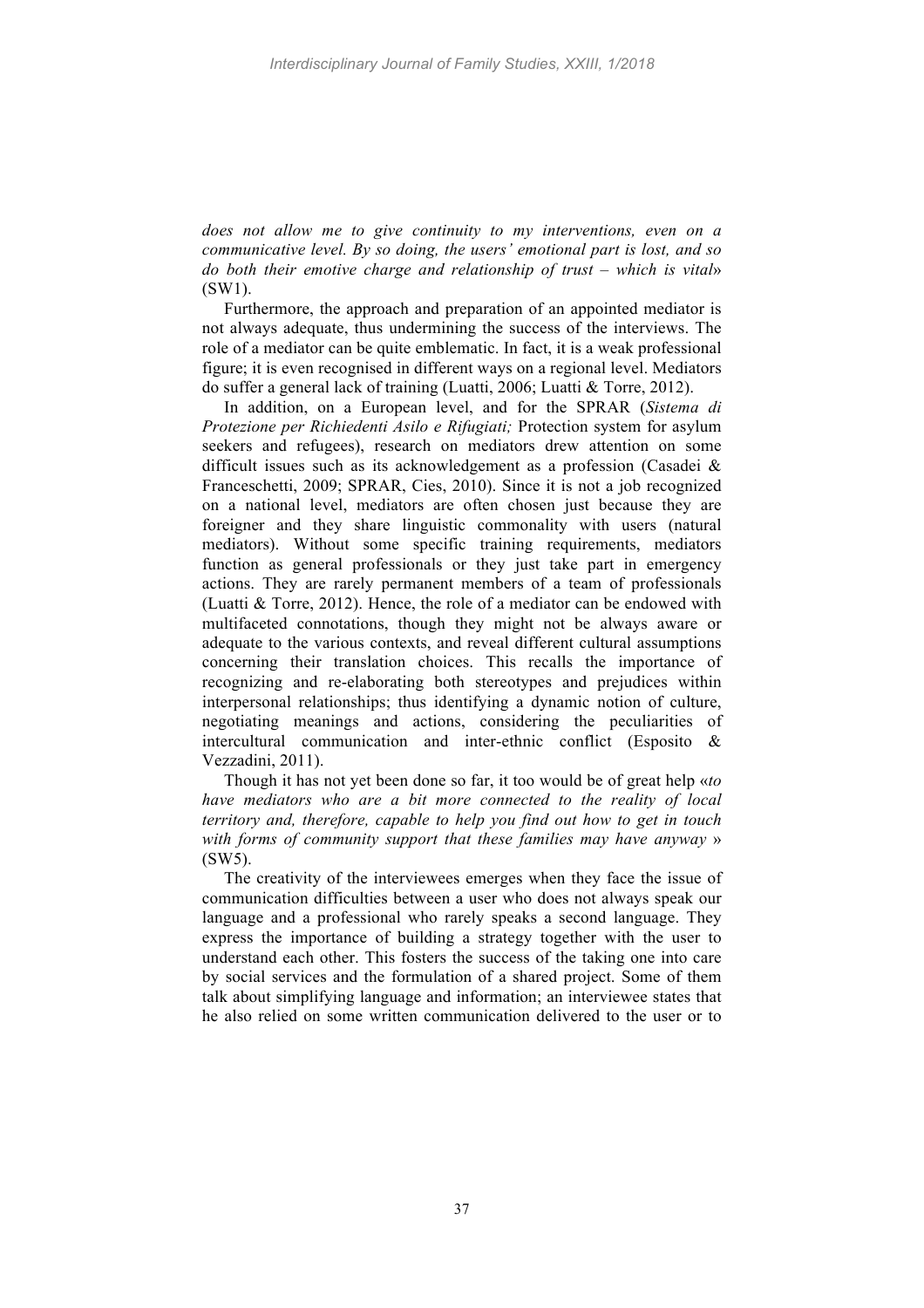their caregiver, either as a reminder or as a mean of conveying a message to another professional (be they in a health or administrative department). Other interviewees have also spoken of both dictionaries and translation services online.

In general, people believe that the mediator is useful above all, or solely, in a first phase. This allows a user to understand the elements that underlie social services, express their needs, and feel understood without adding tension to a delicate moment: «*I always prefer to call upon a mediator for the first time because it is important to know and understand what is needed*» (SW5). Instead, in the next phases, most professionals believe that it is worthwhile to do it without a mediator to stimulate the responsibility and autonomy of users and their family, and to prevent the condition of trust which creates a true relationship of exchange between professionals and family members. Among the interviewees, a social assistant recognises the useful and necessary role of a linguistic mediator. Yet, he emphasizes to favour, whenever possible, the use of a family member who knows Italian and can act both as a link and as a main interlocutor: «*A mediator only mediates for me at that moment, he cannot link up extensively. Therefore, if a family member is available, I go after them – be they another child who is able to build a communication bridge maybe with the parents of the person with disability*» (SW3). Relying on a person in the family makes the context «*less formal and less cold*», helping the establishment of a relationship with the nucleus.

At the end of the interview, we collected many change proposals as to the organization of social services and their relationship with their users. Besides the need to increase the number of cultural-linguistic mediators and to introduce a new professional figure, there has been proposed a profile of the ethno-psychiatrist. Such suggestions ought to imply greater political attention as to the issue of immigration, as well as its relative allocation of additional funds for social needs. Whereas other proposals can be realized even within the extant organization, as it is for:

- a. Creating a listening point or a helpline or an AMA group. It could be very useful to set up a free and open space where an immigrant can go without an appointment, and without the mediation of social services, not only at the onset of a problem related to their disability but also to be able to meet up and feel supported in case of need.
- b. Prepare a written information sheet in several languages aimed at improving the knowledge of the welfare offer present in the territory and distributed throughout municipal social services or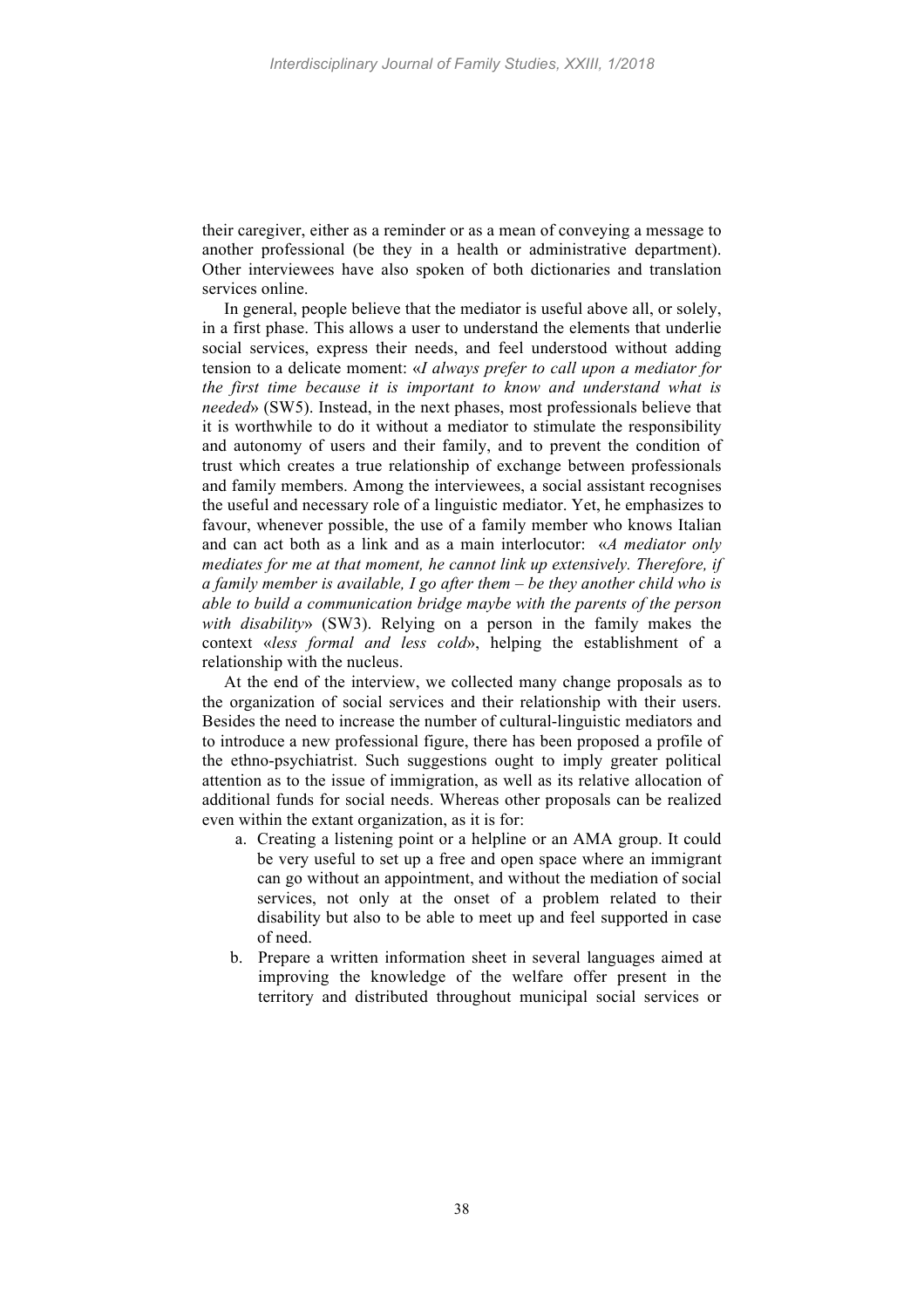where one can apply for a health insurance card, or in other strategic places where immigrants can benefit from social services.

- c. Work on the sense of a community of immigrants, to be capable to expand the network to which foreign families with a member having a disability can refer to. Thus, it would be essential to understand what are the actual community immigrants live in. Beyond their possibility of having close relatives or not, «*there is a possible network of relationships I think it would be useful to know*» and use.
- d. Create informative and training courses for the professionals working in socio-educational services. This will allow both to increase the knowledge on the reference cultures of the immigrant population, mainly regarding the meaning of disability, and to share the reflections and concerns of professionals as to their daily work and to those topics considered somehow 'thorny' such as religion and sexuality. The effort of many interviewees to consider the immigrant user as a bearer of their own experience, an expert of their own world, to whom one can ask non-judgmental questions to allow a better understanding of each other was quite evident.

## **Conclusions**

The research carried out in the territory of Padova has helped to recognize many of the themes mentioned in literature. Before moving to contents, it is worthy to note how all the interviewees have repeatedly highlighted their awareness of not being able to generalize what they experienced. They repeated several times the words «*this is my experience*» due to the residual numbers of users taken into care so far by social services. Nonetheless, they attempted to recount their experiences, ideas, critical issues, challenges and strategies, making it possible to detect the appropriateness of a user-centred method used across-the-board within Italian social services, which makes possible not only to follow a too standardized pattern, but also to adjust interventions on the specificities of any individual. In this sense, despite some complaints, the availability of professionals to accommodate as much as possible the need to support of foreign immigrant families with a disable member is high.

Additionally, it is vital to highlight the little attention interviewees paid on the cultural aspects, unless it is a radical difference with the local culture which might threaten the results of the intervention project. The need to become acquainted with these cultural aspects allow us to be more aware of the specificity of others to favour better communication and taking users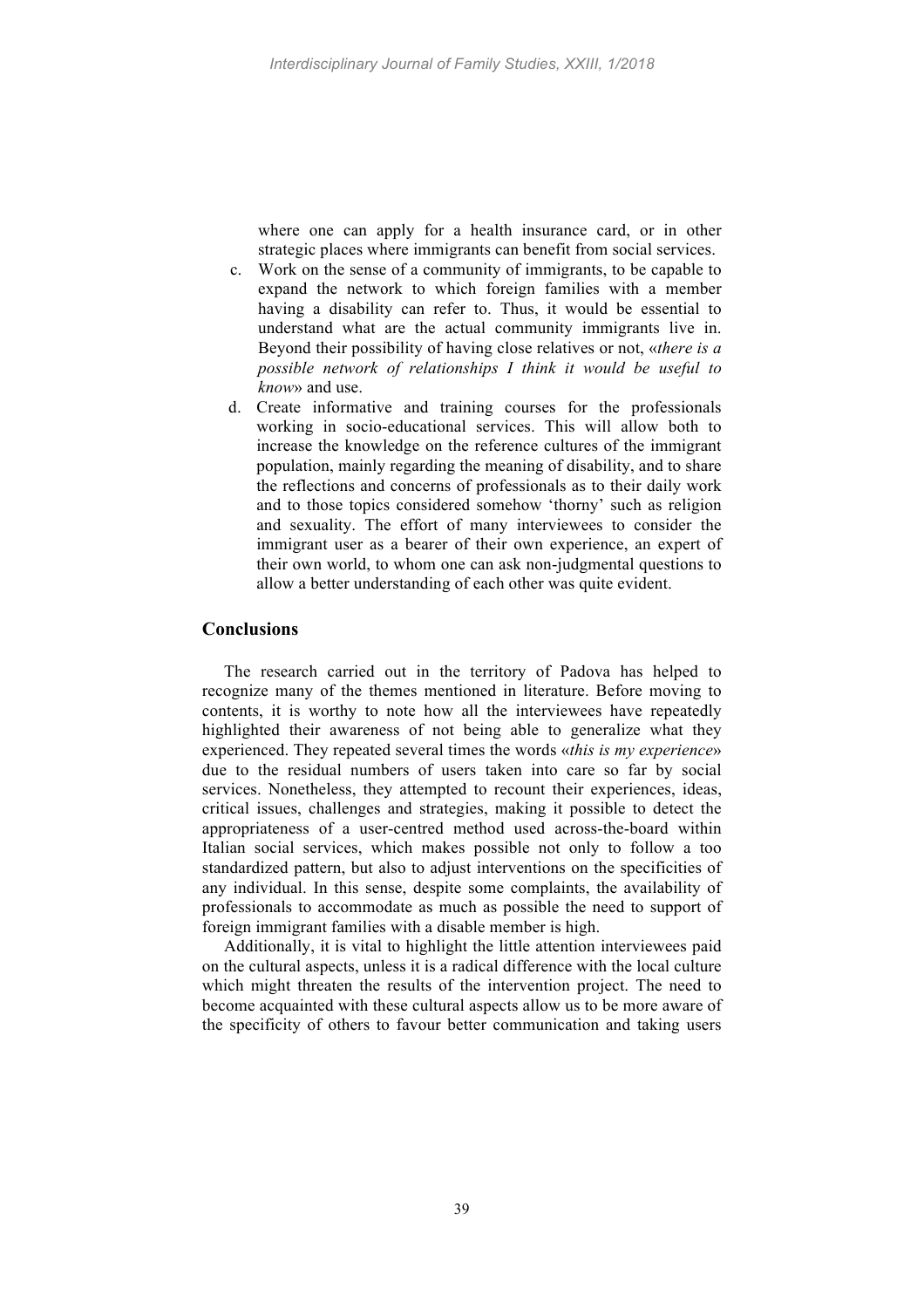into care in a more efficient way, thus making social services more welcoming.

On one side, the aspect of communication is most mentioned for the need to receive support from professional figures, such as mediators or users' family members who speak Italian from their first interactions. On the other side, one finds a variety of strategies experimented in order to communicate in a direct way with the member disability and their family, to help them build relationships of trust. Finally, one cannot but mention the urge to intervene in the near future to improve the knowledge of social services among immigrant disable users. Besides, there must be built some informal support environments by organizing self-help groups, launching helplines and, yet again, through collaboration with the communities of interest.

# **References**

- Arkesy, H., & O'Malley, L. (2015). Scoping studies: towards a methodological framework. *International Journal of Social Research Methodology*, *8*(1), 19-32. doi: 10.1080/1364557032000119616
- Augè, M. (1986). Ordine biologico e ordine morale [Biological Order and Moral Order]. In M. Augè & C. Herzlich (Eds.), *Il senso del male* [*Le sense du mal*] (pp. 33-85). Milano: Il Saggiatore.
- Bennett, T., Zhang, C., & Hojinar, L. (1998). Facilitating the full participation of culturally diverse families in the IFSP/IEP process. *Infant-Toddler Intervention*, *8*(3), 227-249.
- Brookman-Frazee, L., & Koegel, R. L. (2004). Using parent/clinician partnership in parent education programs for children with autism. *Journal of Positive Behavioral Intervention*, *6*(4), 195-213. doi: 10.1177/10983007040060040201
- Ceballos, P., & Bratton, S. C. (2010). Empowering Latino families: effects of culturally responsive intervention for low-income immigrant Latino parents on children's behaviors and parental stress. *Psychology in the Schools*, *47*(8), 761-775. doi: 10.1002/pits.20502
- Cesareo, V. (Ed.). (2017). *Welfare Responsabile*. Milano: Vita e Pensiero. doi:10807/98695
- Cies. (2010). Ricerca sulla strutturazione e sull'impatto della mediazione linguistico-culturale all'interno dei progetti integrati dello SPRAR. Cies.
- Crul, M., & Verneulen, H. (2003). The second generation in Europe. *International Migration Review*, *37*(4), 965-986. doi: 10.1111/j.1747- 7379.2003.tb00166.x
- Daiute, C. (2013*). Narrative Inquiry: A Dynamic Approach*. Thousand Oaks, CA: Sage Publications.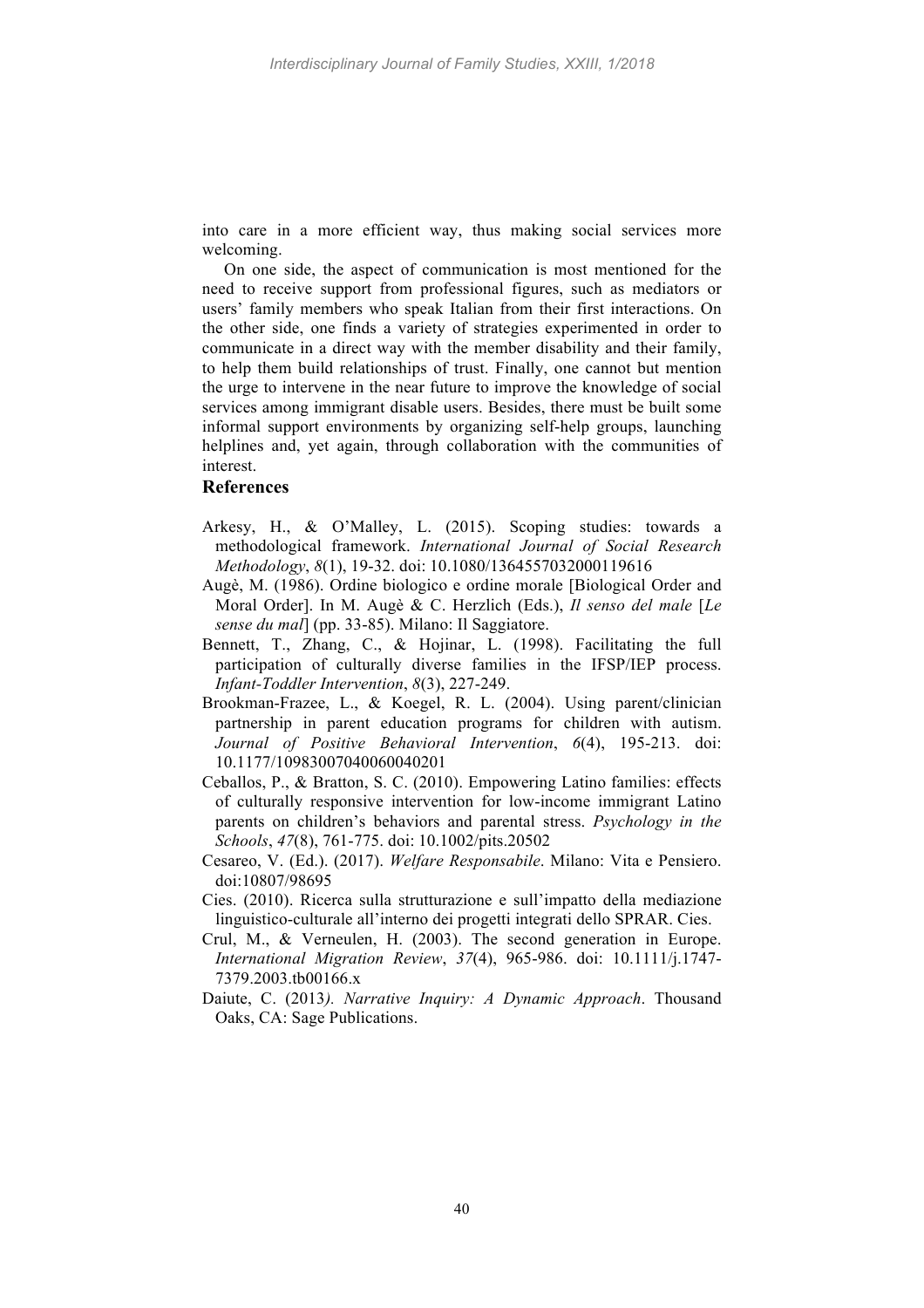- Esposito, M., & Vezzadini, S. (Eds.). (2011). *La mediazione interculturale come intervento sociale* [*Intercultural mediation as a social intervention*]. Milano: FrancoAngeli.
- Fellin, M., King, G., Esses, V., Lindsay, S., & Klassen, A. (2013). Barriers and facilitators to health service access and utilization for immigrant parents raising a child with a physical disability. *International Journal of Migration, Health and Social Care*, *9*(3), 135-145. doi: 10.1108/IJMHSC-07-2013-0024
- Fong, R. (Ed.). (2004). *Culturally competent practice with immigrant and refugee children and families*. New York: Guilfrod Press.
- Garcia, S., Mendez-Perez, A., & Ortiz, A. (2002). Mexican-American mothers' beliefs about disabilities: implications for early childhood intervention. *Remedial and Special Education*, 2, 90-100. doi: 10.1177/074193250002100204
- Giuliani, C., Bellomira, L., & Borghetto, R. (2010). Immigrazione e disabilità di un figlio: sfide educative e socioculturali [Immigration and disability of a child: educational and socio-cultural challenges]. *Psicologia dell'educazione* [*Educational Psychology*], 1, 29-46. doi: 10807/87053
- Hernández-Plaza, S., Alonso-Morillejo, E., & Pozo-Muñoz, C. (2006). Social support interventions in migrant populations. *British Journal of Social Work*, *36*(7), 1151-1169. doi: 10.1093/bjsw/bch396
- Hill, R. (1958). Generic features of families under stress. *Social Casework*, *39*(2-3), 139-150. doi: 10.1177/1044389458039002-318
- Riessman, C. K. (2008). *Narrative methods for the human sciences*. CA, USA: Sage Publications.
- Ingstad, B., & Reynolds Whyte, S. (Eds.) (1995). *Disability and cultures*. Berkeley, Los Angeles, London: University of California Press.
- Jegatheesan, B.P. (2009). Cross-cultural issues in parent-professional interactions: a qualitative study of perception of Asian American mothers of children with developmental disabilities. *Research & Practices for Person with Severe Disabilities*, *34*(3-4), 123-136. doi:10.2511/rpsd.34.3- 4.123
- Jegatheesan, B.P., Flower, S., & Miller, P. (2010). From symptom recognition to services: how South Asian Muslim immigrant families navigate autism. *Disability and Society*, *25*(7), 797-811. doi:10.1080/09687599.2010.520894
- Leidy, M., Guerra, N., & Toro, R. (2010). Positive parenting, family cohesion, and child social competence among immigrant Latino families. *Journal of Family Psychology*, 24, 252-260.